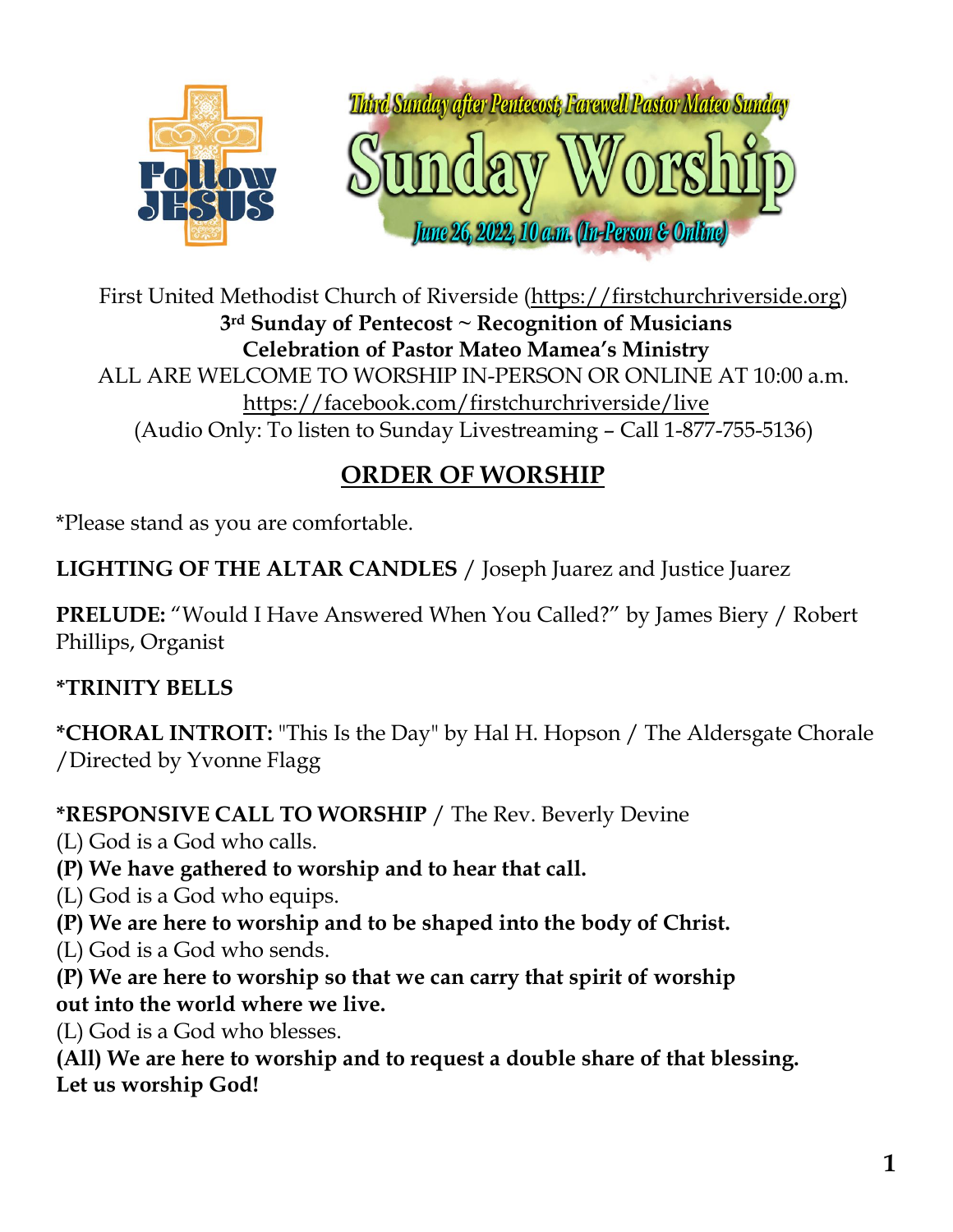**\*OPENING HYMN:** "O Master, Let Me Walk with Thee" by Washington Gladden Hymnal #430 / Led by Yvonne Flagg

**Verse 1 O Master, let me walk with thee in lowly paths of service free; tell me thy secret; help me bear the strain of toil, the fret of care.**

**Verse 2 Help me the slow of heart to move by some clear, winning word of love; teach me the wayward feet to stay and guide them in the homeward way.**

**Verse 3 Teach me thy patience; still with thee in closer, dearer company, in work that keeps faith sweet and strong, in trust that triumphs over wrong;**

**Verse 4 In hope that sends a shining ray far down the future's broadening way, in peace that only thou canst give, with thee, O Master, let me live.**

**WELCOME**

**THE CHURCH AT PRAYER** Sharing of Joys & Concerns

#### **UNISON PRAYER**

**God of power, without your love we can do nothing. Give us a double share of your spirit so that we can work together, across the world, to bring about the end of poverty for all. Teach us to follow the examples of the prophets, to speak clearly alongside the poor and to work tirelessly for the good of all people. We pray through your Son Jesus Christ, who brought healing and love to the whole world. Amen.**

**PRAYER RESPONSE:** "Hear Our Prayer, O Lord" by C. Albert Scholin / The Aldersgate Chorale

## **RECOGNITION OF OUR MUSICAL GROUPS**

**THE RESPONSE ~ JOHN ZEEB**

**THE ALDERSGATE CHORALE ~ YVONNE FLAGG**

**BELL CHOIR & CHIMES ~ GAYLA LONSBERY**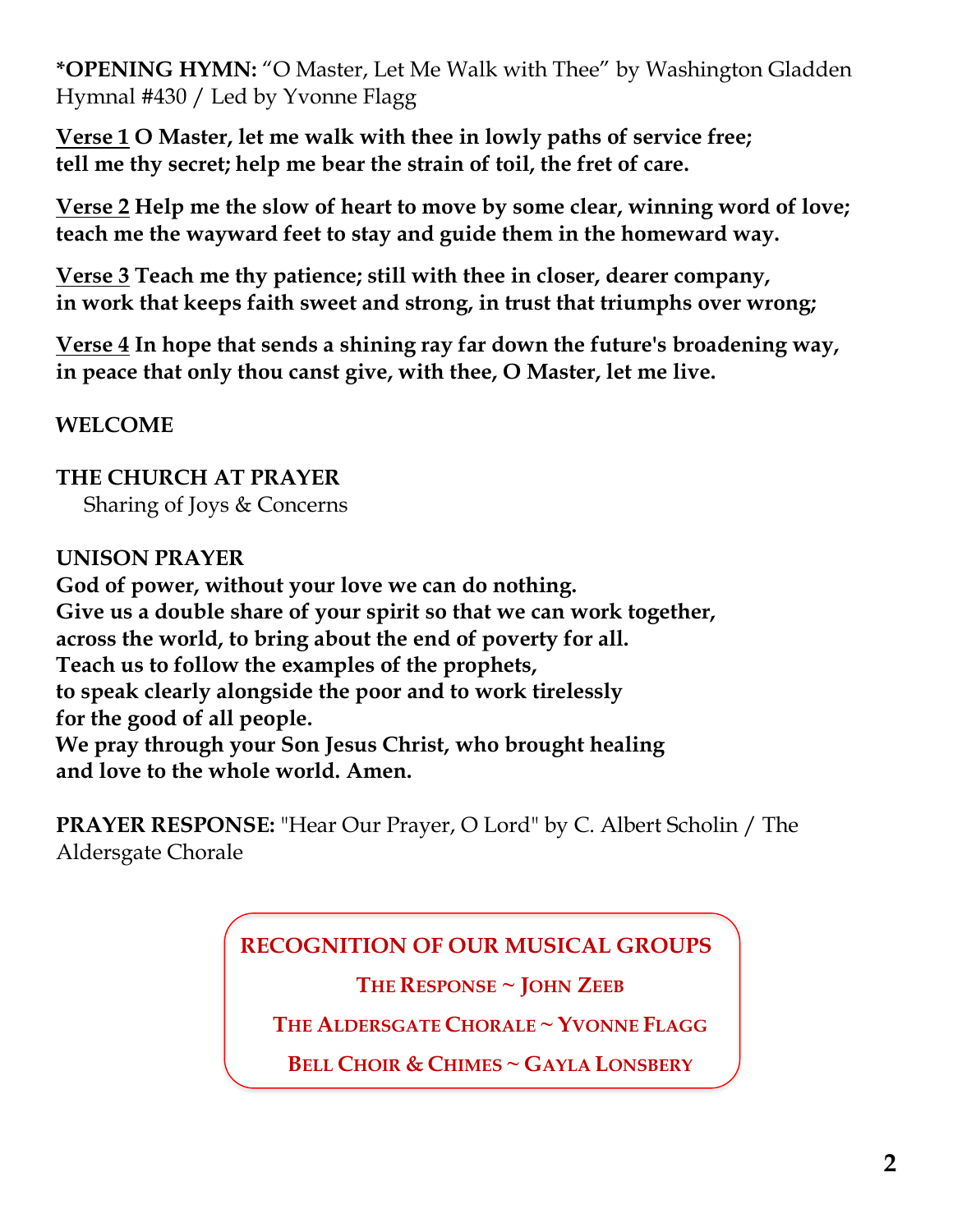#### **UNISON PRAYER OF GRATITUDE FOR OUR MUSICIANS**

**Lord God, gracious and merciful, we pray for their strength, and the strength of their families and loved ones. We ask that you continue to cause them to create and share the gift of music through instrument and voice. May they find joy in their work and may it fill them with peace, comfort, and purpose. Fill musicians with your light and love as they generously share with the world. Lord let all creation sing your praise. Bless musicians as only you can. In your name we pray, Amen.**

## **CHILDREN'S TIME** / Pastor Mateo Mamea

## **SCRIPTURE READING:** 2 Kings 2:7-14 NRSV

<sup>7</sup>Fifty men of the company of prophets also went, and stood at some distance from them, as they both were standing by the Jordan. <sup>8</sup>Then Elijah took his mantle and rolled it up and struck the water; the water was parted to the one side and to the other, until the two of them crossed on dry ground.

<sup>9</sup>When they had crossed, Elijah said to Elisha, 'Tell me what I may do for you, before I am taken from you.' Elisha said, 'Please let me inherit a double share of your spirit.' <sup>10</sup>He responded, 'You have asked a hard thing; yet, if you see me as I am being taken from you, it will be granted you; if not, it will not.' <sup>11</sup>As they continued walking and talking, a chariot of fire and horses of fire separated the two of them, and Elijah ascended in a whirlwind into heaven. <sup>12</sup>Elisha kept watching and crying out, 'Father, father! The chariots of Israel and its horsemen!' But when he could no longer see him, he grasped his own clothes and tore them in two pieces.

## *Elisha Succeeds Elijah*

<sup>13</sup> He picked up the mantle of Elijah that had fallen from him and went back and stood on the bank of the Jordan. <sup>14</sup>He took the mantle of Elijah that had fallen from him, and struck the water, saying, 'Where is the LORD, the God of Elijah?' When he had struck the water, the water was parted to the one side and to the other, and Elisha went over.

(Liturgist) This is the Word of God for the People of God! **(All) Thanks be to God! Amen!**

**ANTHEM:** "You Shall Have a Song" by Harriet Ziegenhals / The Aldersgate Chorale with guest flautist, Gerardo (Gerry) Lopez.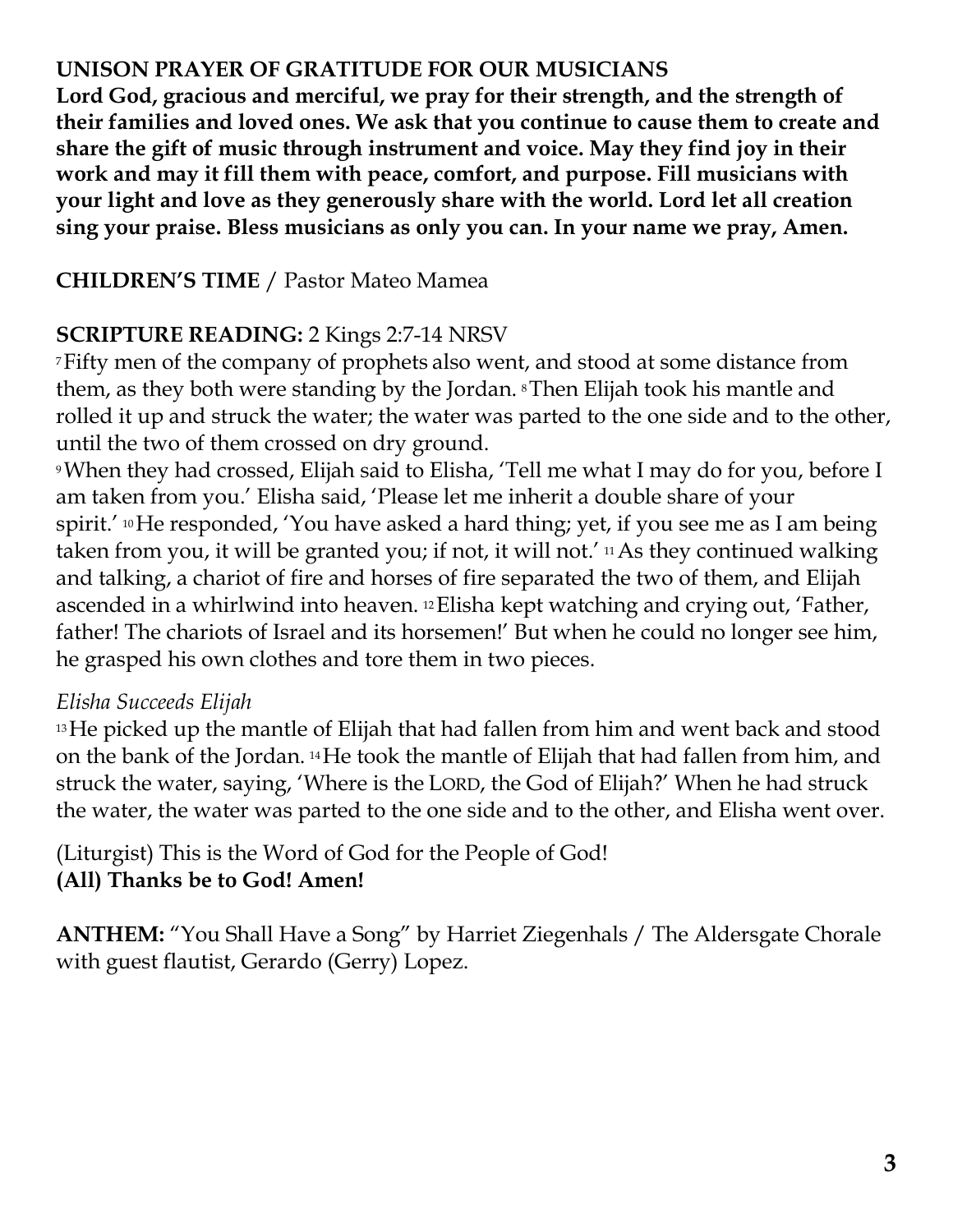## **\*GOSPEL READING:** Luke 9:57-62

## *Would-Be Followers of Jesus*

**<sup>57</sup>** As they were going along the road, someone said to him, 'I will follow you wherever you go.' **<sup>58</sup>** And Jesus said to him, 'Foxes have holes, and birds of the air have nests; but the Son of Man has nowhere to lay his head.' **<sup>59</sup>** To another he said, 'Follow me.' But he said, 'Lord, first let me go and bury my father.' **<sup>60</sup>** But Jesus said to him, 'Let the dead bury their own dead; but as for you, go and proclaim the kingdom of God.' **<sup>61</sup>** Another said, 'I will follow you, Lord; but let me first say farewell to those at my home.' **<sup>62</sup>** Jesus said to him, 'No one who puts a hand to the plough and looks back is fit for the kingdom of God.'

## **SERMON:** "Guess What?" / Pastor Mateo Mamea

**\*HYMN OF DEDICATION:** "Would I Have Answered When You Called" by Herman G. Stuempfle / TFWS 2137

## **Verse 1**

**Would I have answered when you called, "Come, follow, follow me!"? Would I at once have left behind both work and family? Or would the old, familiar round have held me by its claim and kept the spark within my heart from bursting into flame?**

## **Verse 2**

**Would I have followed where you led through ancient Galilee, on roads unknown, by ways untried, beyond security? Or would I soon have hurried back where home and comfort drew, where truth you taught would not disturb the ordered world I knew?**

## **Verse 3**

**Would I have matched my step with yours when crowds cried, "Crucify!" when on a rocky hill I saw a cross against the sky? Or would I too have slipped away and left you there alone, a dying king with crown of thorns upon a terrible throne?**

## **Verse 4**

**O Christ, I cannot search my heart through all its tangled ways, nor can I with a certain mind my steadfastness appraise. I only pray that when you call, "Come, follow, follow me!" you'll give me strength beyond my own to follow faithfully.**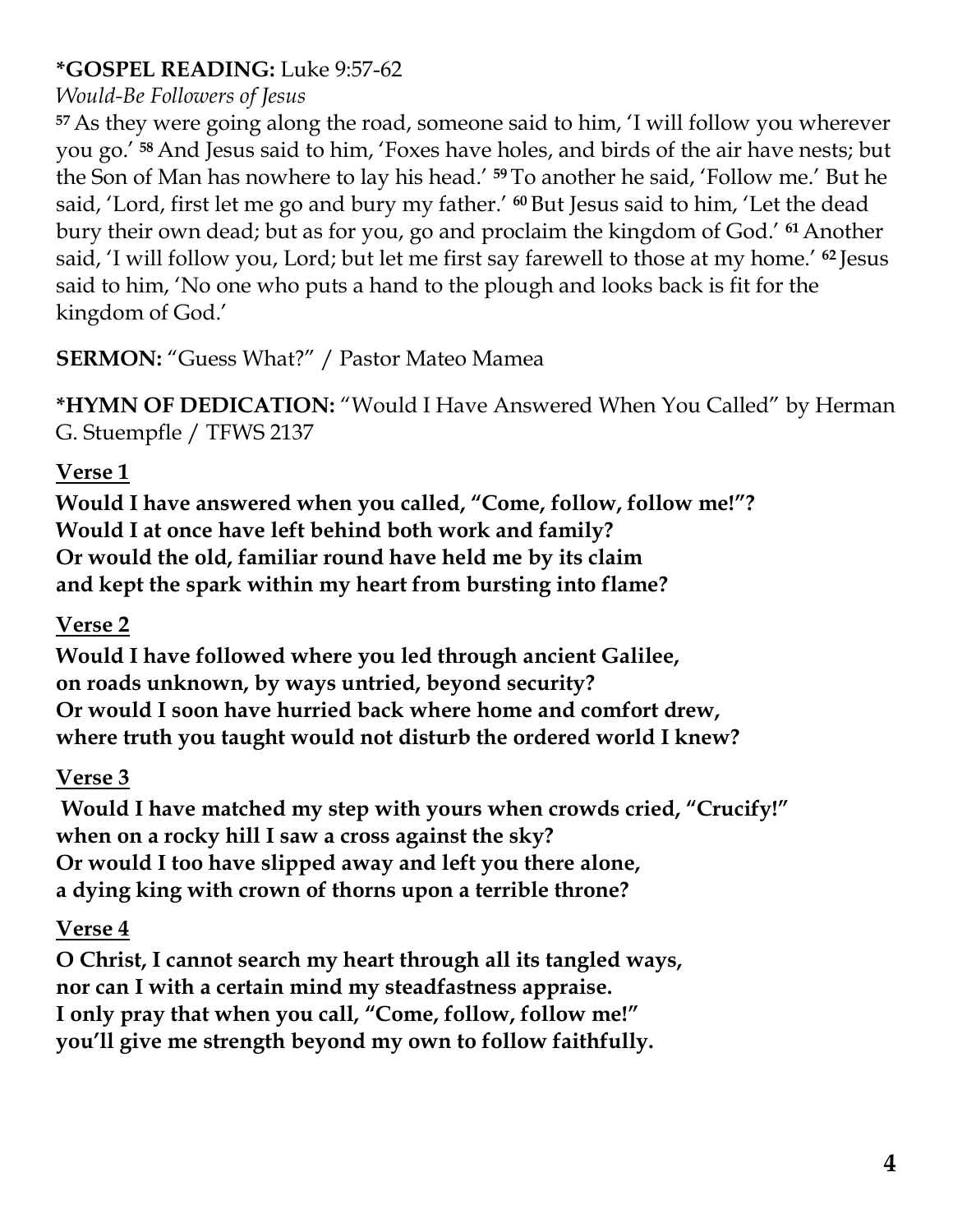## **INVITATION TO THE OFFERING**

**OFFERTORY:** "Prelude on 'Maryton'" by Gordon Young

**\*DOXOLOGY:** "Praise God, from Whom All Blessings Flow"/ by Thomas Ken /Hymnal #95

**Praise God, from whom all blessings flow; praise him, all creatures here below; praise him above, ye heavenly host; praise Father, Son, and Holy Ghost. Amen.**

#### **\*UNISON PRAYER OF THANKSGIVING**

**Loving and welcoming God, we have come through a time in our lives when, for many months, we sheltered in our homes: working from home, learning from home, worshiping from home. As we bring our tithes and offering to you this morning, you open our minds to a wider definition of home and a broader definition of family. May the gifts we give today find their way to home projects: ways this world can feel like a safer, more loving home to all your children. In Christ's holy name, we pray. Amen.**

**LAITY BLESSINGS** / Kris Lovekin, Co-Lay Leader

**\*SENDING HYMN:** "Here I Am, Lord" by Dan Schutte / Hymnal #593

#### **Verse 1**

**I, the Lord of sea and sky, I have heard my people cry.**

**All who dwell in dark and sin my hand will save.**

**I who made the stars of night, I will make their darkness bright.**

**Who will bear my light to them? Whom shall I send?**

## *Refrain*

**Here I am, Lord. Is it I, Lord? I have heard you calling in the night. I will go, Lord, if you lead me. I will hold your people in my heart.**

## **Verse 2**

**I, the Lord of snow and rain, I have borne my people's pain.**

**I have wept for love of them. They turn away.**

**I will break their hearts of stone, give them hearts for love alone.**

**I will speak my word to them. Whom shall I send?** *Refrain*

## **Verse 3**

**I, the Lord of wind and flame, I will tend the poor and lame,**

**I will set a feast for them. My hand will save.**

**Finest bread I will provide till their hearts are satisfied.**

**I will give my life to them. Whom shall I send?** *Refrain*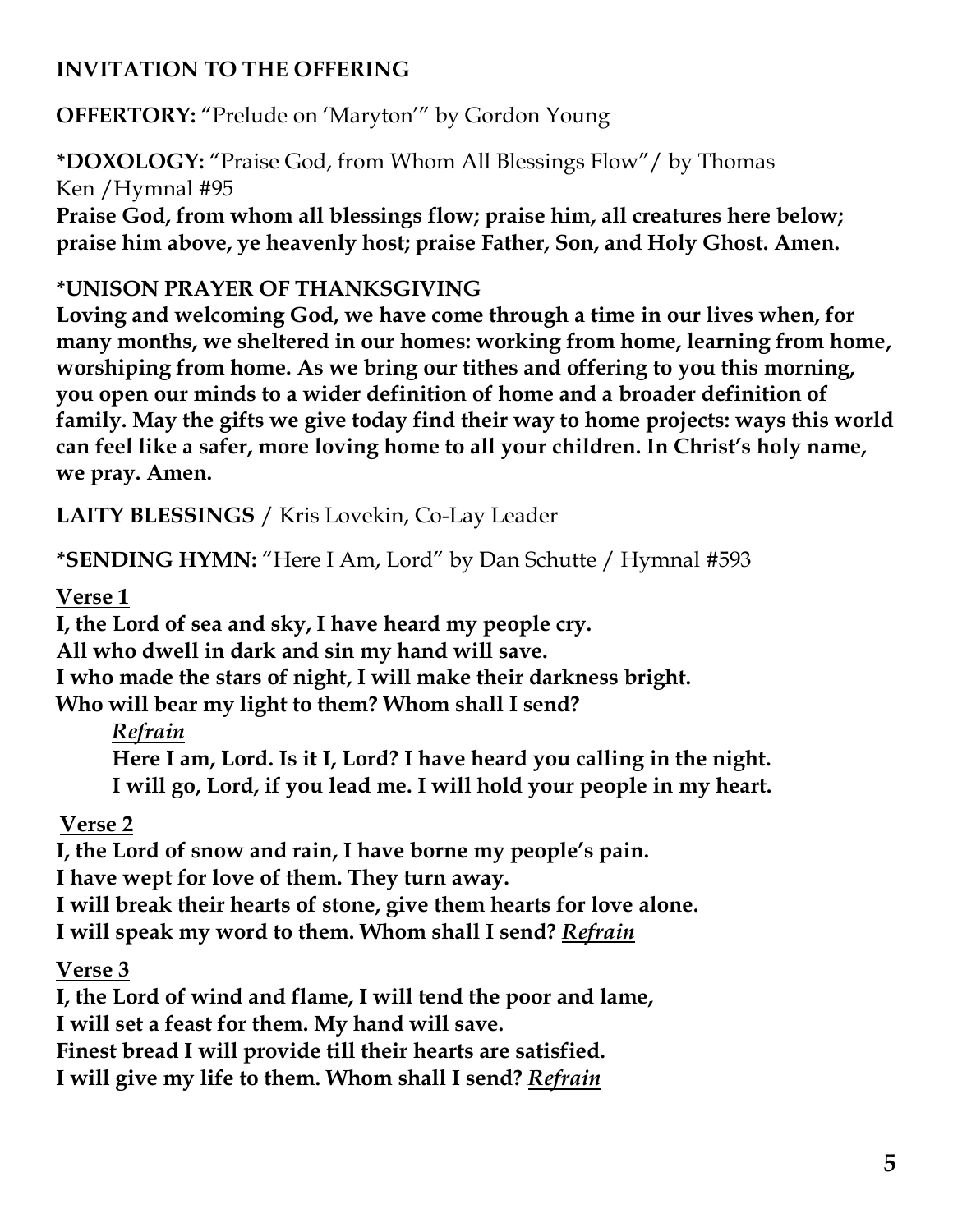**\*BENEDICTION** / Pastor Mateo Mamea

#### **YOU ARE INVITED TO CELEBRATE PASTOR MATEO'S MINISTRY** *There will be treats out on the patio with drinks and coffee.*

**POSTLUDE:** "Toccata Giocosa" by Gilbert M. Martin

#### **CARRYING THE LIGHT OF CHRIST TO THE WORLD**

**~~~~~~~~~~~~~~~~~~~~~~~~~~~**

**We are grateful for the Worship/Media Team members who have served today:**

*Acolytes: Joseph Juarez and Joseph Juarez Organist: Robert Phillips Worship Leader/Liturgist: Rev. Bev Devine Choir Director/Hymn Leader: Yvonne Flagg Anthem: The Aldersgate Chorale Children's Time & Sermon: Pastor Mateo Mamea Altar Décor: The Décor Team Head Usher: Matt Gorder Online Greeter: Mary Herrmann Media/Livestream Team: Dan, Carmen and Gayla Lonsbery, Don Knowles*

<sup>In Our</sup>Thoughts<br>&Prayers

**You are invited to submit names requesting prayer.**

*We will list them here, and they will remain for 3 months. To add names or remove names please contact our church office.* 951-683-7831

#### **THIS WEEK AT FIRST UNITED METHODIST CHURCH**

Sunday, June 26 Worship / Music Appreciation Day (Sanctuary) – 10 a.m. Celebration of Pastor Mateo's Ministry (Patio) – 11 a.m.

Monday, June 27 Church Council (Zoom) – 7 p.m.

Sunday, July 3 Worship (Sanctuary) – 10 a.m. Church and Society/Missions (Chandler Lounge) - 11:15 a.m.

**Monday, July 4 Church Office Closed City Fireworks Display** (FUMCOR Parking Lot \$5) – 6 p.m.